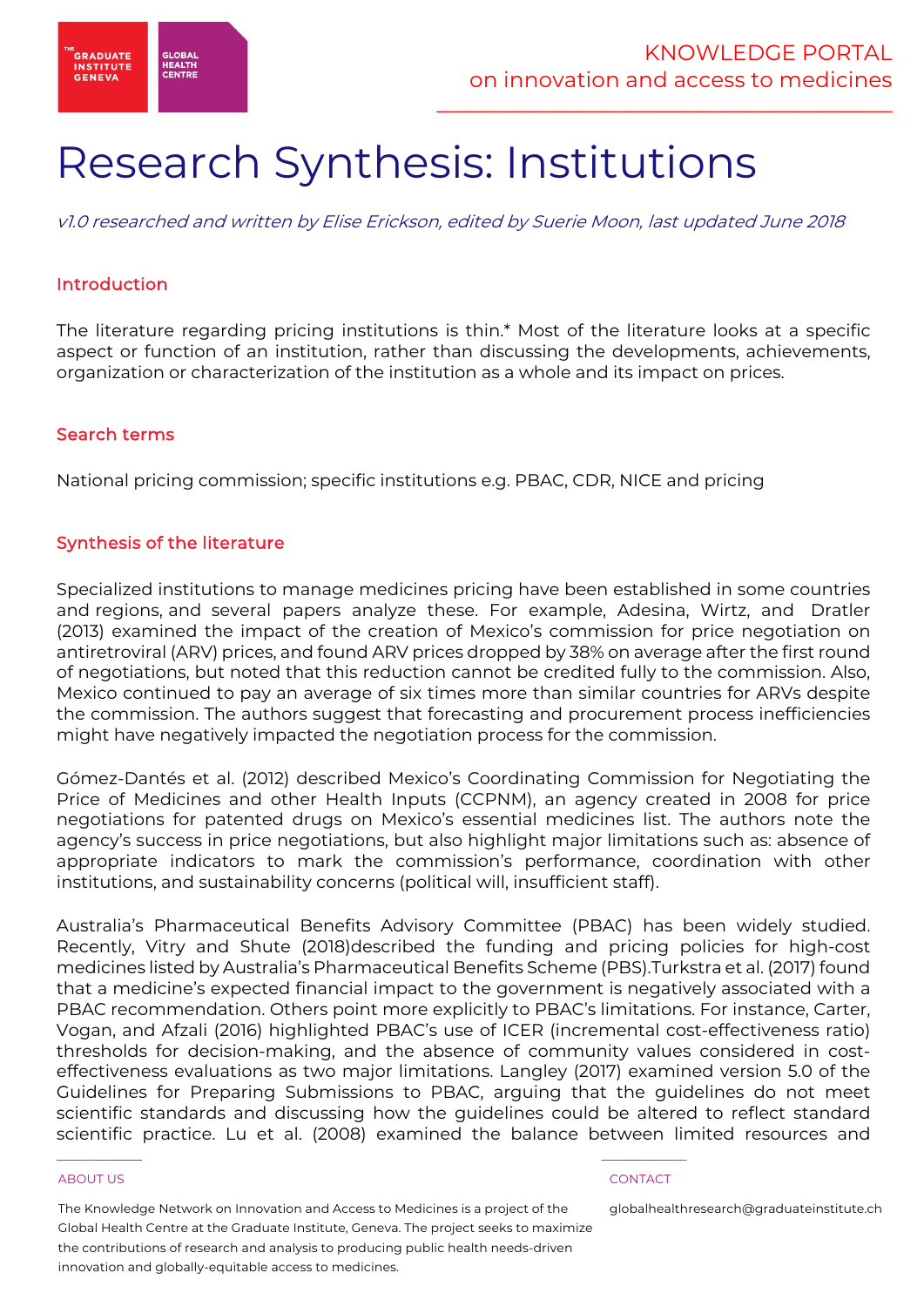

community needs with regards to high-cost medicines in Australia, illustrating their concerns with rheumatoid arthritis.

Pricing institutions do not exist in a vacuum; rather, they can be impacted by other sectors such as trade. For instance, Harvey et al. (2004) discussed how the Australian-United States Free Trade Agreement (AUSFTA) had the potential to undermine Australia's Pharmaceutical Benefits Scheme (PBS), thereby increasing the cost of medicines for Australian consumers, or delaying the entry of generics.

# Research gaps

• Research on pricing institutions in low and middle-income countries

• Further research on the effectiveness of a pricing/procurement agency, such as impact on price or availability (similar toAdesina, Wirtz, and Dratler (2013) and Gómez-Dantés et al. (2012)), with particular emphasis on lessons learned

# Cited papers with abstracts

Adesina, Adebiyi, Veronika J. Wirtz, and Sandra Dratler. 2013. "Reforming Antiretroviral Price Negotiations and Public Procurement: The Mexican Experience." Health Policy and Planning 28 (1): 1–10. https://doi.org/10.1093/heapol/czs015.

Abstract: Since antiretroviral (ARV) medicines represent one of the most costly components of therapy for HIV in middle-income countries, ensuring their efficient procurement is highly relevant. In 2008, Mexico created a national commission for the negotiation of ARV prices to achieve price reductions for their public HIV treatment programmes. The objective of this study is to assess the immediate impact of the creation of the Mexican Commission for Price Negotiation on ARV prices and expenditures. A longitudinal retrospective analysis of procurement prices, volumes and type of the most commonly prescribed ARVs procured by the two largest providers of HIV/AIDS care in Mexico between 2004 and 2009 was carried out. These analyses were combined with 26 semi- structured key informant interviews to identify changes in the procurement process. Prices for ARVs dropped by an average of 38% after the first round of negotiations, indicating that the Commission was successful in price negotiations. However, when compared with other upper- middle-income countries, Mexico continues to pay an average of six times more for ARVs. The Commission's negotiations were successful in achieving lower ARV prices. However, price reduction in upper-middle-income countries suggests that the price decrease in Mexico cannot be entirely attributed to the Commission's first round of negotiations. In addition, key informants identified inefficiencies in the forecasting and procurement processes possibly affecting the efficiency of the negotiation process. A comprehensive approach to improving efficiency in the purchasing and delivery of ARVs is necessary, including a better clarification in the roles and responsibilities of the Commission, improving supply data collection and integration in forecasting and procurement, and the creation of a support system to monitor and provide feedback on patient ARV use.

Link: https://academic.oup.com/heapol/article/28/1/1/643825

### ABOUT US CONTACT AND RESERVE THE RELEASE OF THE RELEASE OF THE RELEASE OF THE RELEASE OF THE RELEASE OF THE RELEASE OF THE RELEASE OF THE RELEASE OF THE RELEASE OF THE RELEASE OF THE RELEASE OF THE RELEASE OF THE RELEASE O

The Knowledge Network on Innovation and Access to Medicines is a project of the Global Health Centre at the Graduate Institute, Geneva. The project seeks to maximize the contributions of research and analysis to producing public health needs-driven innovation and globally-equitable access to medicines.

 $\frac{1}{2}$  , and the set of the set of the set of the set of the set of the set of the set of the set of the set of the set of the set of the set of the set of the set of the set of the set of the set of the set of the set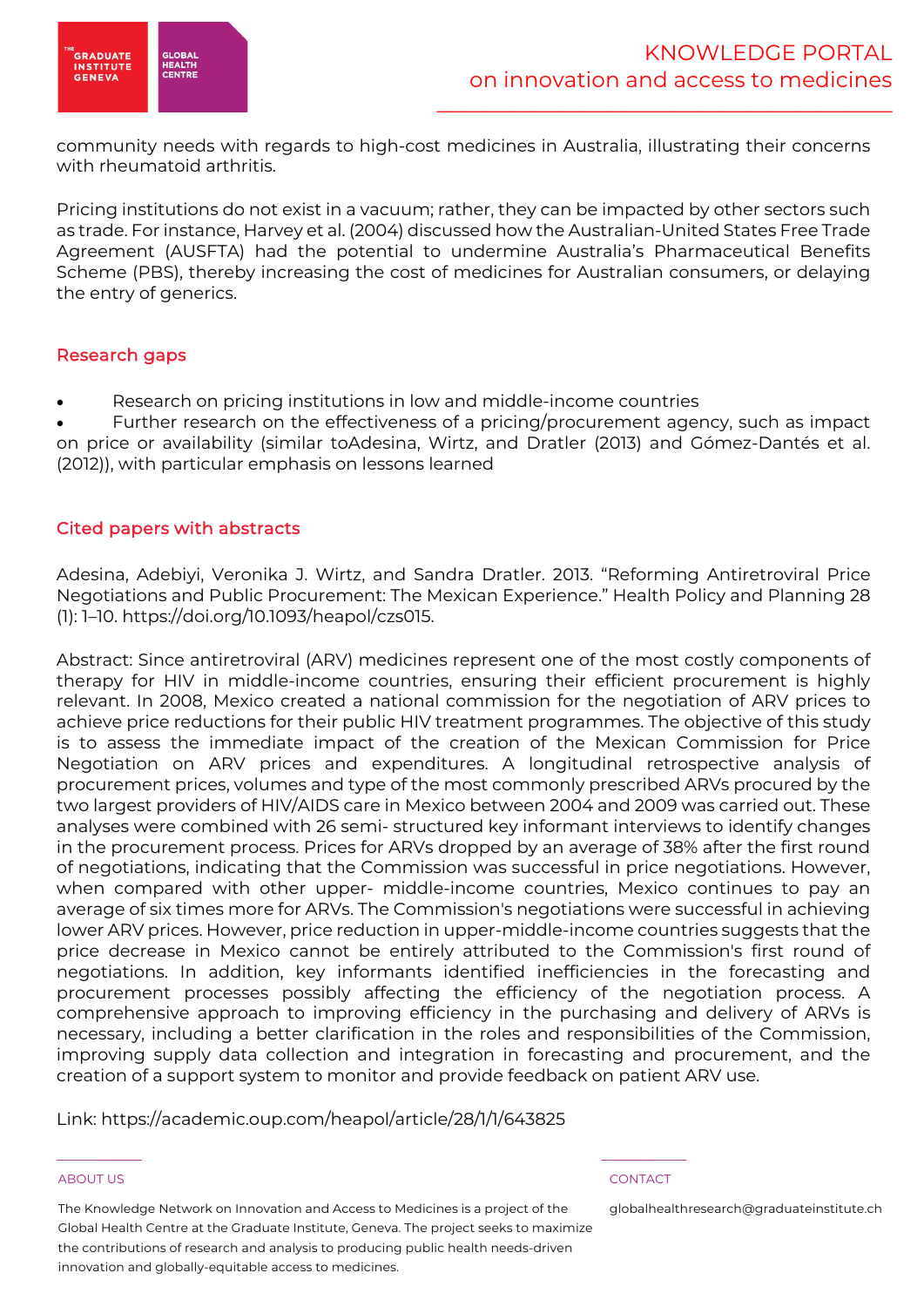

Carter, Drew, Arlene Vogan, and Hossein Haji Ali Afzali. 2016. "Governments Need Better Guidance to Maximise Value for Money: The Case of Australia's Pharmaceutical Benefits Advisory Committee." Applied Health Economics and Health Policy 14 (4): 401–7. https://doi.org/10.1007/s40258-015-0220-3.

Abstract: In Australia, the Pharmaceutical Benefits Advisory Committee (PBAC) makes recommendations to the Minister for Health on which pharmaceuticals should be subsidised. Given the implications of PBAC recommendations for government finances and population health, PBAC is required to provide advice primarily on the basis of value for money. The aim of this article is twofold: to describe some major limitations of the current PBAC decision-making process in relation to its implicit aim of maximising value for money; and to suggest what might be done toward overcoming these limitations. This should also offer lessons for the many decision-making bodies around the world that are similar to PBAC. The current PBAC decisionmaking process is limited in two important respects. First, it features the use of an implicit incremental cost- effectiveness ratio (ICER) threshold that may not reflect the opportunity cost of funding a new technology, with unknown and possibly negative consequences for population health. Second, the process does not feature a means of systematically assessing how a technology may be of greater or lesser value in light of factors that are not captured by standard measures of cost effectiveness, but which are nonetheless important, particularly to the Australian community. Overcoming these limitations would mean that PBAC could be more confident of maximising value for money when making funding decisions.

Link: https://link.springer.com/article/10.1007%2Fs40258-015-0220-3

Gómez-Dantés, Octavio, Veronika J Wirtz, Michael R Reich, Paulina Terrazas, and Maki Ortiz. 2012. "A New Entity for the Negotiation of Public Procurement Prices for Patented Medicines in Mexico." Bulletin of the World Health Organization 90 (10): 788–92. https://doi.org/10.2471/BLT.12.106633.

Abstract: Problem: As countries expand health insurance coverage, their expenditures on medicines increase. To address this problem, WHO has recommended that every country draw up a list of essential medicines. Although most medicines on the list are generics, in many countries patented medicines represent a substantial portion of pharmaceutical expenditure.

Approach: To help control expenditure on patented medicines, in 2008 the Mexican Government created the Coordinating Commission for Negotiating the Price of Medicines and other Health Inputs (CCPNM), whose role, as the name suggests, is to enter into price negotiations with drug manufacturers for patented drugs on Mexico's list of essential medicines.

Local setting Mexico's public expenditure on pharmaceuticals has increased substantially in the past decade owing to government efforts to achieve universal health-care coverage through Seguro Popular, an insurance programme introduced in 2004 that guarantees access to a comprehensive package of health services and medicines.

#### ABOUT US CONTACT AND RESERVE THE RELEASE OF THE RELEASE OF THE RELEASE OF THE RELEASE OF THE RELEASE OF THE RELEASE OF THE RELEASE OF THE RELEASE OF THE RELEASE OF THE RELEASE OF THE RELEASE OF THE RELEASE OF THE RELEASE O

The Knowledge Network on Innovation and Access to Medicines is a project of the Global Health Centre at the Graduate Institute, Geneva. The project seeks to maximize the contributions of research and analysis to producing public health needs-driven innovation and globally-equitable access to medicines.

 $\frac{1}{2}$  , and the set of the set of the set of the set of the set of the set of the set of the set of the set of the set of the set of the set of the set of the set of the set of the set of the set of the set of the set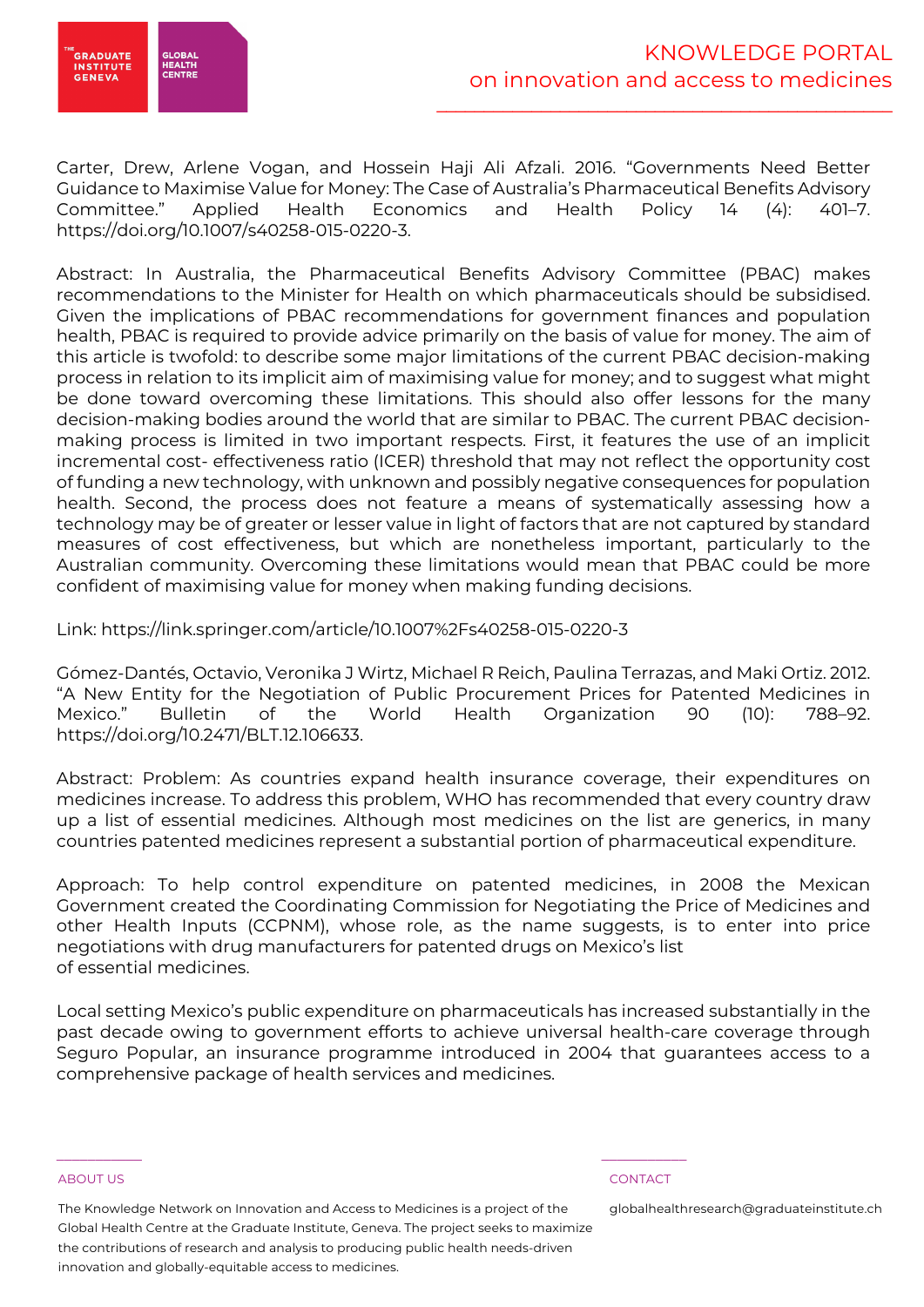

Relevant changes: Since 2008, the CCPNM has improved procurement practices in Mexico's public health institutions and has achieved significant price reductions resulting in substantial savings in public pharmaceutical expenditure.

Lessons learnt: The CCPNM has successfully changed the landscape of price negotiation for patented medicines in Mexico. However, it is also facing challenges, including a lack of explicit indicators to assess CCPNM performance; a shortage of permanent staff with sufficient technical expertise; poor coordination among institutions in preparing background materials for the annual negotiation process in a timely manner; insufficient communication among committees and institutions; and a lack of political support to ensure the sustainability of the CCPNM.

# Link: https://www.ncbi.nlm.nih.gov/pmc/articles/PMC3471060/

Harvey, Ken J., Thomas A. Faunce, Buddhima Lokuge, and Peter Drahos. 2004. "Will the Australia-United States Free Trade Agreement Undermine the Pharmaceutical Benefits Scheme?" The Medical Journal of Australia 181 (5): 256–59.

Abstract: The Australia-United States Free Trade Agreement (AUSFTA) contains major concessions to the US pharmaceutical industry that may undermine the egalitarian principles and operation of the Pharmaceutical Benefits Scheme (PBS) and substantially increase the costs of medicinal drugs to Australian consumers. AUSFTA's approach to the PBS excessively emphasises the need to reward manufacturers of "innovative" new pharmaceuticals, instead of emphasising consumers' need for equitable and affordable access to necessary medicines (the first principle of our National Medicines Policy). Several features of AUSFTA may bring pressure to bear on the Pharmaceutical Benefits Advisory Committee (PBAC) to list "innovative" drugs that the committee initially rejected because the evidence for cost-effectiveness was not compelling. Intellectual property provisions of AUSFTA are likely to delay the entry of PBS costreducing generic products when pharmaceutical patents expire. We support the many concerned health and consumer organisations who have asked the Senate either not to pass the enabling legislation, or to delay its passage until a fairer deal in terms of public health can be obtained.

# Link: https://www.ncbi.nlm.nih.gov/pubmed/15347273

Langley, Paul C. 2017. "Dreamtime: Version 5.0 of the Australian Guidelines for Preparing Submissions to the Pharmaceutical Benefits Advisory Committee (PBAC)." INNOVATIONS in Pharmacy 8 (1). https://doi.org/10.24926/21550417.1346.

Abstract: In September 2016 the Australian Department of Health published Version 5.0 of the Guidelines for Preparing Submissions to the Pharmaceutical Benefits Advisory Committee (PBAC). These guidelines, which were first published for comment in 1990, set out how to prepare a submission to list a new medicine or medicinal product on the Pharmaceutical Benefits Schedule (PBS). The guidelines give instructions on the information required by the PBAC and the Economic Sub-Committee (ESC), the most appropriate form for presenting clinical evidence and the standards for an economic evaluation. The purpose of this commentary is to consider whether or not the evidence standards proposed and the consequent modeled claims for economic effectiveness meet the standards of normal science: are the claims

### ABOUT US CONTACT AND RESERVE THE RELEASE OF THE RELEASE OF THE RELEASE OF THE RELEASE OF THE RELEASE OF THE RELEASE OF THE RELEASE OF THE RELEASE OF THE RELEASE OF THE RELEASE OF THE RELEASE OF THE RELEASE OF THE RELEASE O

The Knowledge Network on Innovation and Access to Medicines is a project of the Global Health Centre at the Graduate Institute, Geneva. The project seeks to maximize the contributions of research and analysis to producing public health needs-driven innovation and globally-equitable access to medicines.

 $\frac{1}{2}$  , and the set of the set of the set of the set of the set of the set of the set of the set of the set of the set of the set of the set of the set of the set of the set of the set of the set of the set of the set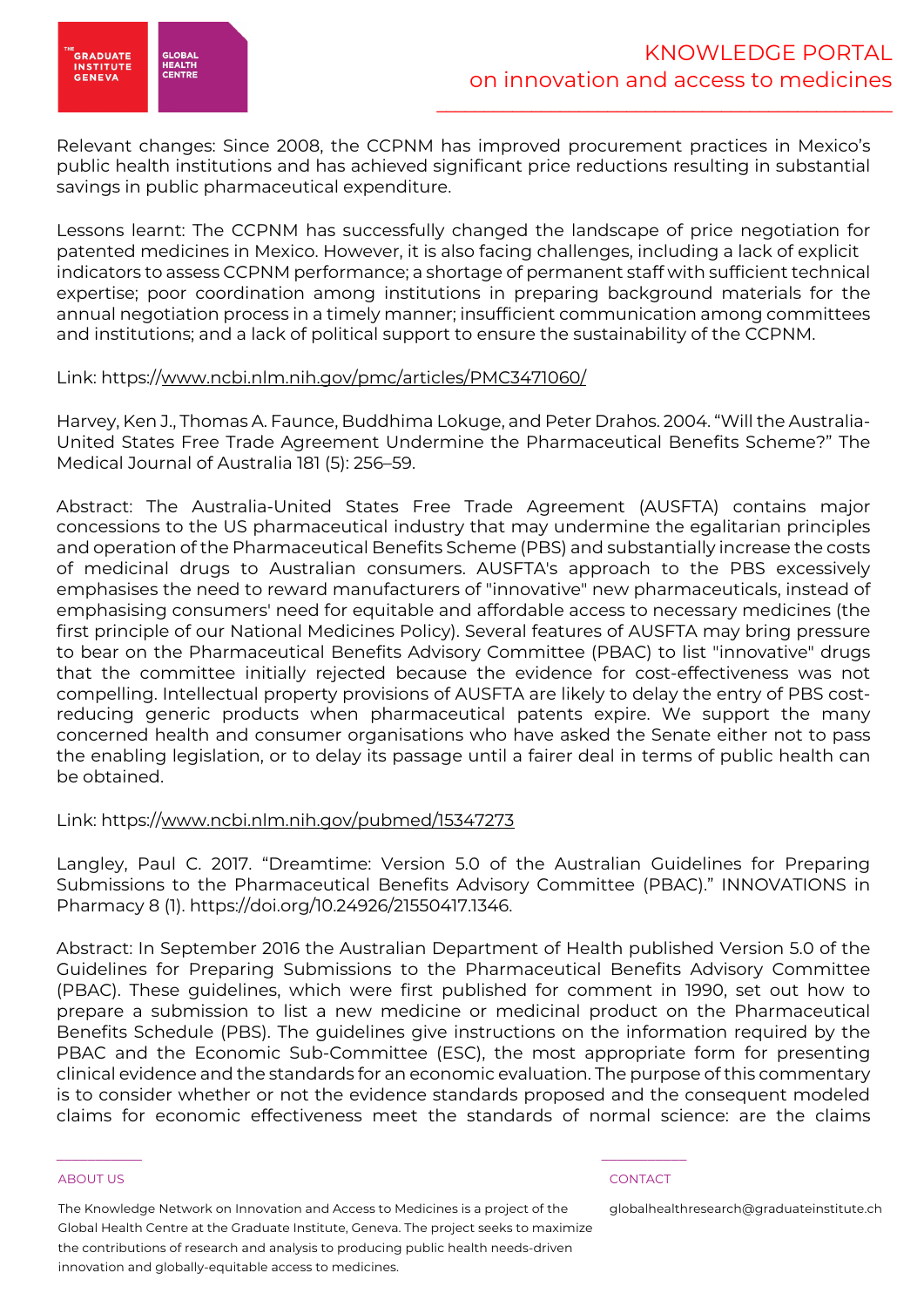

presented to support PBS listing credible, evaluable and replicable. The review concludes that the PBAC guidelines do not meet the standards expected in normal science. The absence of empirically evaluable claims means there is no way of judging whether they are right or even if they are wrong. If the Guidelines were never intended to support experimentation and systematic observation to generate feedback to health system decision makers, then this should be made clear by the PBAC. If not, then consideration should be given to redrafting the guidelines to ensure they conform to these standards. Hopefully, future versions of the guidelines will address this issue and focus on a rigorous research program of claims assessment and feedback.

# Link: https://pubs.lib.umn.edu/index.php/innovations/article/view/485

Lu, Christine Y, Paul Macneill, Ken Williams, and Ric Day. 2008. "Access to High Cost Medicines in Australia: Ethical Perspectives." Australia and New Zealand Health Policy 5 (May): 4. https://doi.org/10.1186/1743-8462-5-4.

Abstract: Access to "high cost medicines" through Australia's Pharmaceutical Benefits Scheme (PBS) is tightly regulated. It is inherently difficult to apply any criteria-based system of control in a way that provides a fair balance between efficient use of limited resources for community needs and equitable individual access to care. We suggest, in relation to very high cost medicines, that the present arrangements be re-considered in order to overcome potential inequities. The biological agents for the treatment of rheumatoid arthritis are used as an example by which to discuss the ethical issues associated with the current scheme. Consideration of ethical aspects of the PBS and similar programs is important in order to achieve the fairest outcomes for individual patients, as well as for the community.

### Link: https://www.ncbi.nlm.nih.gov/pmc/articles/PMC2412887/

Turkstra, Erika, Emilie Bettington, Maria L. Donohue, and Merehau C. Mervin. 2017. "PHARMACEUTICAL BENEFITS ADVISORY COMMITTEE RECOMMENDATIONS IN AUSTRALIA." International Journal of Technology Assessment in Health Care 33 (4): 521–28. https://doi.org/10.1017/S0266462317000617.

Abstract: Objectives: The aim of this study was to examine submissions made to the Pharmaceutical Benefits Advisory Committee (PBAC) and assess whether the predicted financial impact was associated with a recommendation. The second objective was to assess whether the financial and utilization estimates for listing the proposed medicine were reliable.

Methods: Data were extracted from public summary documents of major submissions considered by the PBAC from 2012 to 2014. Information collected included whether submissions were accepted, rejected, or deferred; estimated use; and financial impact. For those submissions that were recommended in 2012 and listed on the Pharmaceutical Benefits Scheme (PBS) by January 2014, a comparison was made between predicted and actual use and cost in 2014, based on PBS utilization.

Results: In 2012 to 2014, the PBAC considered 142 unique major submissions; of those, 65 were recommended for listing. A higher financial cost to the government was a statistically significant

### ABOUT US CONTACT AND RESERVE THE RELEASE OF THE RELEASE OF THE RELEASE OF THE RELEASE OF THE RELEASE OF THE RELEASE OF THE RELEASE OF THE RELEASE OF THE RELEASE OF THE RELEASE OF THE RELEASE OF THE RELEASE OF THE RELEASE O

The Knowledge Network on Innovation and Access to Medicines is a project of the Global Health Centre at the Graduate Institute, Geneva. The project seeks to maximize the contributions of research and analysis to producing public health needs-driven innovation and globally-equitable access to medicines.

 $\frac{1}{2}$  , and the set of the set of the set of the set of the set of the set of the set of the set of the set of the set of the set of the set of the set of the set of the set of the set of the set of the set of the set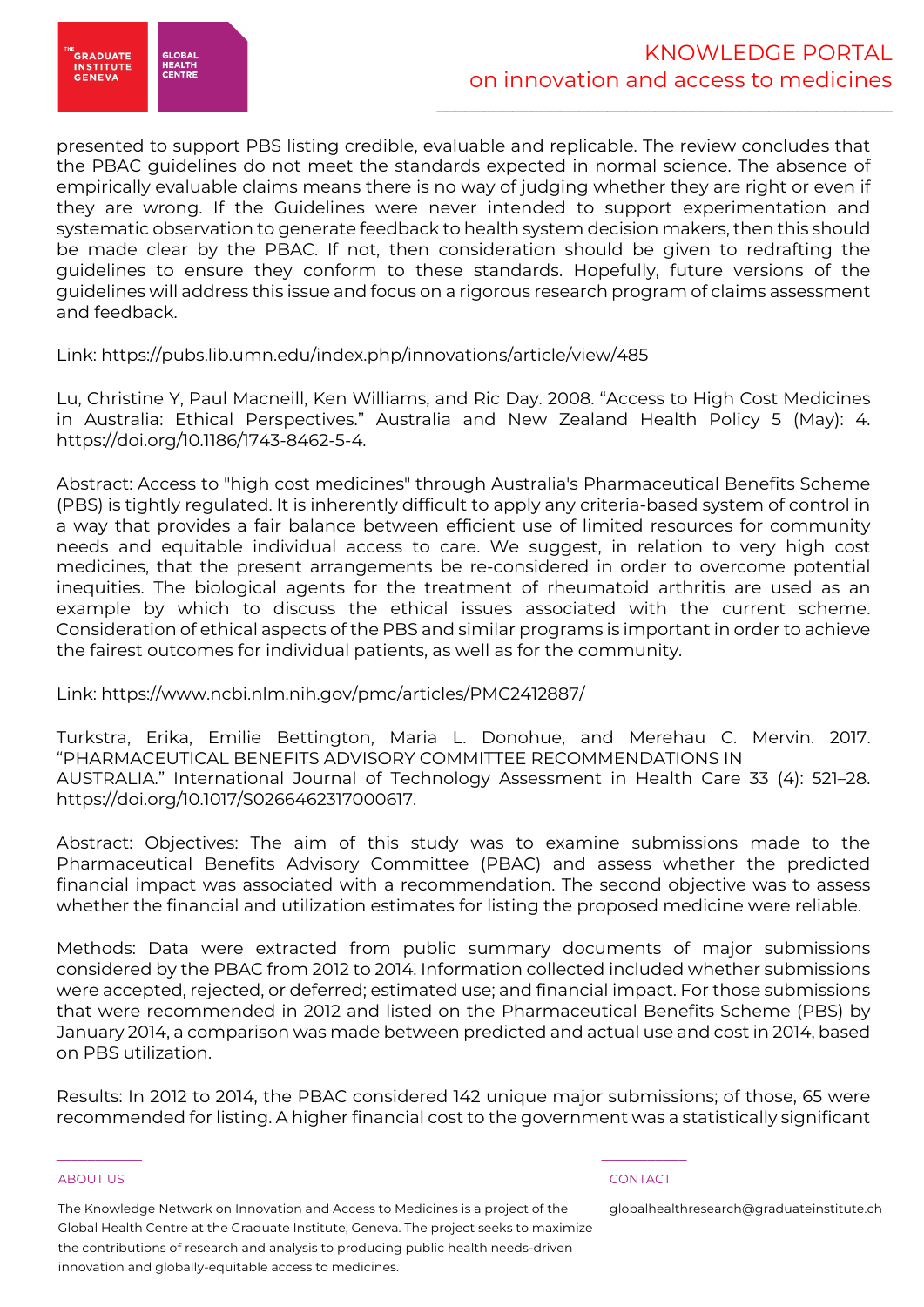

factor in predicting rejection (p = .004 for cost > AUD 30 million Australian dollars [20.7 million Euros] compared with cost-saving). Of the submissions that were recommended in 2012 and listed by 2014, the actual use was higher than predicted for 5/19 medications. The estimated cost was outside the predicted bracket of cost for 10/19 medications, with 8/19 medications having threefold underestimated expenditure, and 2/19 items having lower than predicted expenditure.

Conclusions: This study highlights that the predicted financial impact of a medication to the PBS budget is associated with a PBAC recommendation and also highlights that predicted use may not reflect actual prescribing practices.

Link: https://www.cambridge.org/core/journals/international-journal-of-technologyassessment-in- health-care/article/pharmaceutical-benefits-advisory-committeerecommendations-in- australia/846950622484B6C71B793EF1AB028D01

Vitry, Agnes Isabelle, and Russell Shute. 2018. "Chapter 11 - Access to High-Cost Medicines in Australia." In Equitable Access to High-Cost Pharmaceuticals, edited by Zaheer-Ud-Din Babar, 165–81. Academic Press. https://doi.org/10.1016/B978-0-12-811945-7.00011-7.

Abstract: This chapter presents an overview of access pathways to high-cost medicines in Australia, including funding and pricing processes for medicines subsidised by the national pharmaceutical insurance system, the Pharmaceutical Benefits Scheme (PBS) as well as other avenues for accessing non-PBS-funded medicines. It describes current and emerging policies for facilitating access to high-cost medicines by providing better information of the public and improving engagement in decision-making.

Link: https://www.sciencedirect.com/science/article/pii/B9780128119457000117

\* For the purposes of this review, we have established three categories to describe the state of the literature: thin, considerable, and rich.

• Thin: There are relatively few papers and/or there are not many recent papers and/or there are clear gaps

• Considerable: There are several papers and/or there are a handful of recent papers and/or there are some clear gaps

• Rich: There is a wealth of papers on the topic and/or papers continue to be published that address this issue area and/or there are less obvious gaps

Scope: While many of these issues can touch a variety of sectors, this review focuses on medicines. The term medicines is used to cover the category of health technologies, including drugs, biologics (including vaccines), and diagnostic devices.

Disclaimer: The research syntheses aim to provide a concise, comprehensive overview of the current state of research on a specific topic. They seek to cover the main studies in the academic and grey literature, but are not systematic reviews capturing all published studies on a topic. As with any research synthesis, they also reflect the judgments of the researchers. The length and detail vary by topic. Each synthesis will undergo open peer review, and be updated periodically

### ABOUT US CONTACT AND RESERVE THE RELEASE OF THE RELEASE OF THE RELEASE OF THE RELEASE OF THE RELEASE OF THE RELEASE OF THE RELEASE OF THE RELEASE OF THE RELEASE OF THE RELEASE OF THE RELEASE OF THE RELEASE OF THE RELEASE O

The Knowledge Network on Innovation and Access to Medicines is a project of the Global Health Centre at the Graduate Institute, Geneva. The project seeks to maximize the contributions of research and analysis to producing public health needs-driven innovation and globally-equitable access to medicines.

 $\frac{1}{2}$  , and the set of the set of the set of the set of the set of the set of the set of the set of the set of the set of the set of the set of the set of the set of the set of the set of the set of the set of the set